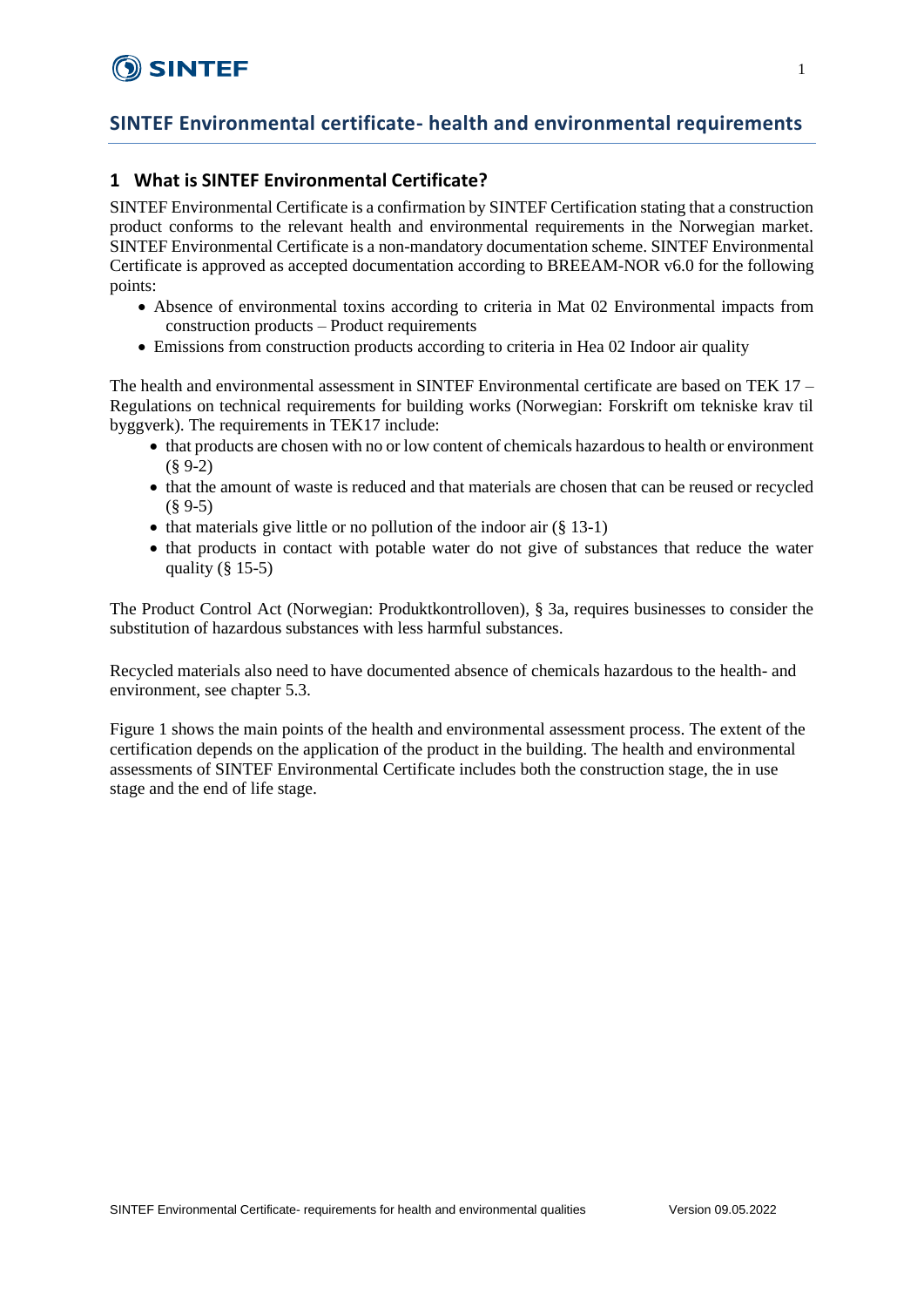

F

|         | Product in the manufacturing stage<br>(manufacturing plant)                             | Not part of the health and environmental evaluation for<br><b>SINTEF Environmental Certificate</b>                                                                                                                                                                                            |
|---------|-----------------------------------------------------------------------------------------|-----------------------------------------------------------------------------------------------------------------------------------------------------------------------------------------------------------------------------------------------------------------------------------------------|
| 电<br>F⊞ | <b>Product in the construction process</b><br>stage<br>$(installation - building site)$ | Waste from the installation process<br>٠<br><b>Content of hazardous substances</b><br>٠                                                                                                                                                                                                       |
| 鷝       | Product during use stage<br>(installed in the building)                                 | <b>Content of hazardous substances</b><br>٠<br>Products in contact with indoor air: Emission of<br>٠<br>hazardous substances to indoor air<br>Products in contact with soil, goundwater and surface<br>٠<br>water: Release of hazardous substances to soil,<br>groundwater and surface water. |
|         | Product at end of life stage<br>(after both construction and use<br>stage)              | • Content of hazardous substances<br>• Waste fraction (e.g. wood, metal, hazardous waste)<br>• Waste treatment (recycling, disposal)                                                                                                                                                          |

*Figure 1. Evaluation of products for SINTEF Environmental Certificate. The extent of the assessments depends on the application of the product in the building.*

## **2 What products are relevant for SINTEF Environmental Certificate?**

SINTEF Environmental Certificate is offered for single products. Example of products that may be offered SINTEF Environmental Certificate:

- Glue
- Sealants
- Products used for paint and surface coatings
- Building boards made of gypsum and other materials
- Floor coverings
- Rendering and leveling compounds

Products mentioned above are often covered by harmonized European standards (hEN) requiring assessment and verification of constancy of performance in system 3 or 4 according to the Construction Product Directive (CPR), or similar assessment requirements according the Norwegian regulations on marketing construction products (DOK).

For products requiring assessment and verification of constancy of performance in system  $2+$ , 1 and 1+ according to CPR a CPR certification is mandatory. SINTEF Environmental Certificate is not offered for such products.

SINTEF Environmental Certificate is neither offered for complex products such as prefabricated building elements and modules. For such products does SINTEF offer SINTEF Technical Approval, where the same environmental assessments and documentation are included.

## **3 About the certificate and product- and factory production control**

SINTEF Environmental Certificate is generally valid for a five-year period. A contract for maintaining a valid certificate is made between SINTEF and the holder of the certificate. The contract includes one follow-up during the five-year period. However, the certificate must be updated and revised if changes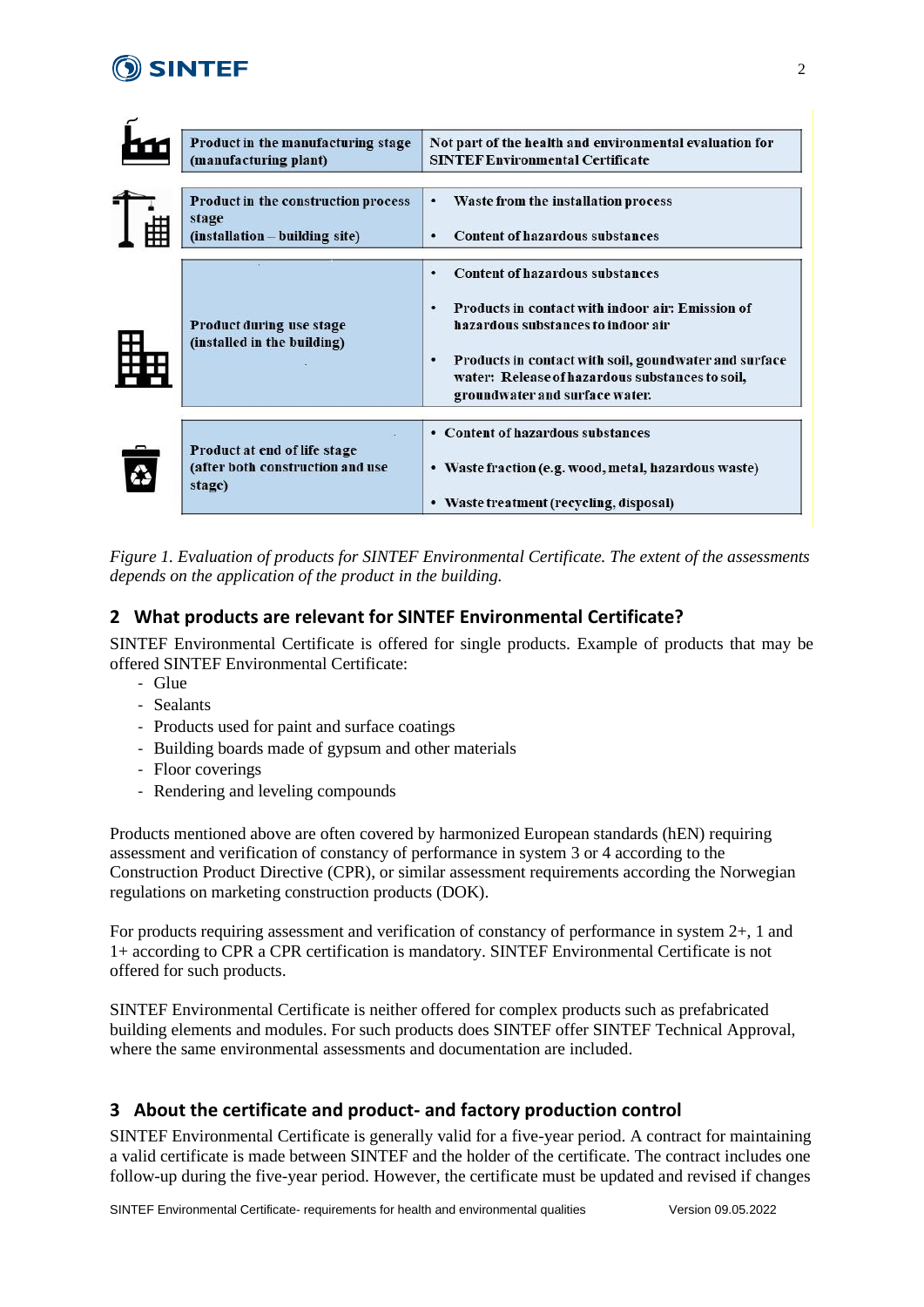

of the product or in the production are made in the period of validity. Valid certificates are published on the SINTEF Certification web site, www.sintefcertification.no.

Costs for issuing and maintaining SINTEF Environmental Certificate are available from SINTEF on request.

### **4 Documentation and limit values**

### **4.1 Documentation**

The applicant must submit the following product documentation for a SINTEF Environmental Certificate:

- Product name, manufacturer and production site for products to be included in the SINTEF Environmental Certificate
- A short description of the product application in a building
- For requirements of content of substances dangerous to health or the environment: See chapter  $4.2$
- The form "*Obtainment of health and environmental data – Manufacturer's declaration*" shall be filled out. The form is filled out by the applicant if they are manufacturing the product, or by the subcontractor if such is used
- Technical data sheets or other product description
- Safety data sheets (applies only to products that are required to have safety data sheets)
- Declaration of performance for the product (DOP)
- For products in contact with indoor air: See chapter 4.3
- For products in contact with soil, groundwater or surface water: See chapter 4.4
- Products containing recycled material: see chapter 5.3
- Documentation that the manufacturer has an adequate quality system, for example a quality assurance management system certified according to ISO 9001, or other documentation showing that relevant requirements regarding quality are fulfilled.

### **4.2 Contents of substances that are dangerous to health or the environment-limits**

Allowable content of hazardous substances:

- Manufacturing stage: No requirements
- Construction stage:
	- o chemical mixtures that dries or hardens during the construction stage: see table 1
	- o articles: see table 2
- Use stage and end of life stage:
	- o chemical mixtures that are dry or hardened: see table 2
	- o articles: see table 2

The manufacturing stage, construction stage, use stage and end of life stage are described in figure 1.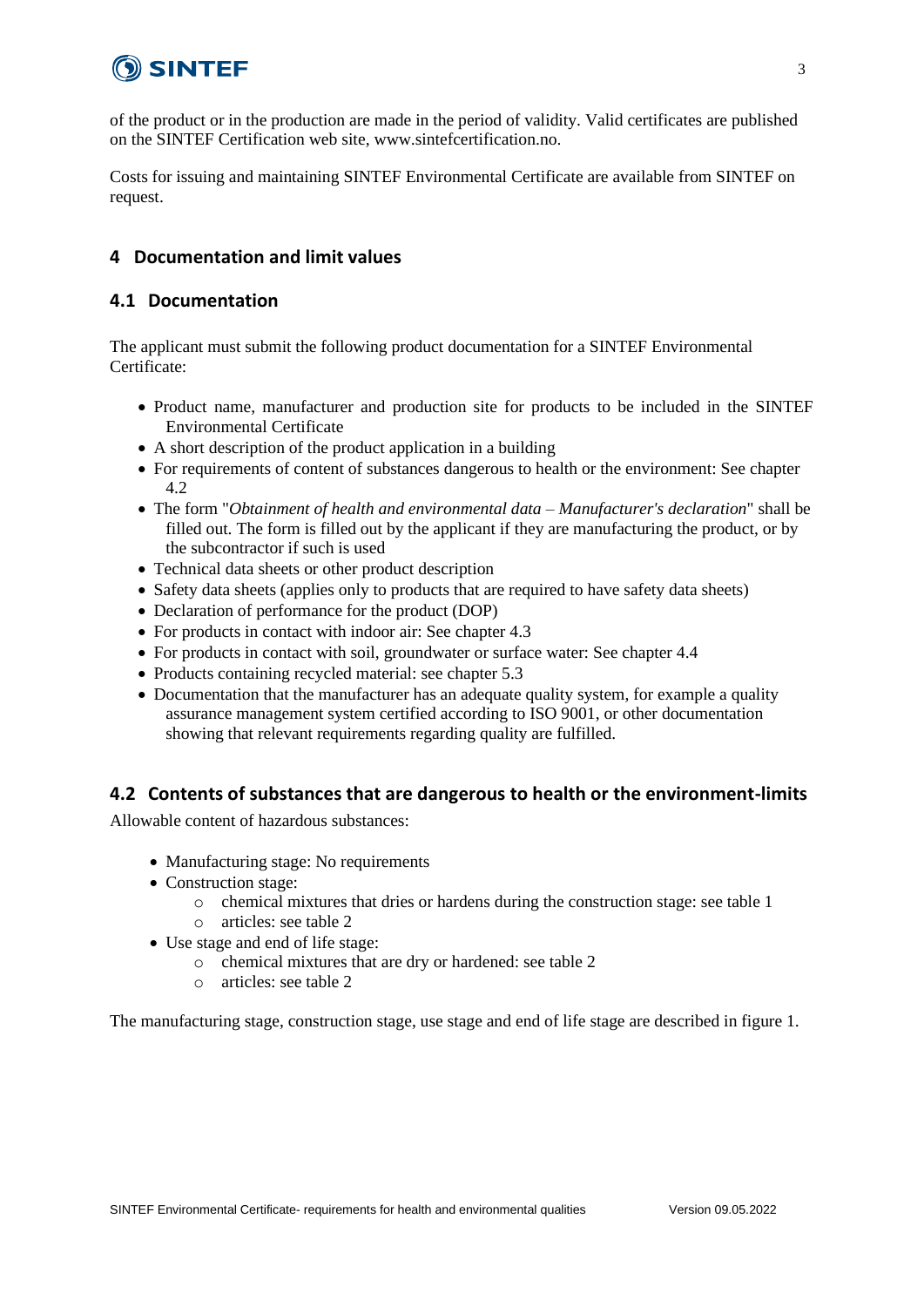# **SINTEF**

Table 1. Concentration limits for the construction stage (product installation). The limits apply only to chemical mixtures that dry or harden during the construction stage. Examples of chemical mixtures: adhesives, sealants, paints, mortars and screeds.

| <b>Classification</b>                                | Concentration limit $(m/m)$ – before<br>the product dries or hardens -<br>during installation | <b>Comments</b>                                         |
|------------------------------------------------------|-----------------------------------------------------------------------------------------------|---------------------------------------------------------|
| Carc. 1A H350                                        | 0.1%                                                                                          |                                                         |
| Carc. 1B H350                                        |                                                                                               |                                                         |
| Carc. 2 H351                                         | 1 %                                                                                           |                                                         |
| Repr. 1A H360                                        |                                                                                               |                                                         |
| Repr. 1B H360                                        | $0.3\%$                                                                                       |                                                         |
| Repr. 2 H361                                         | 3 %                                                                                           |                                                         |
| Muta, 1A H340                                        |                                                                                               |                                                         |
| Muta. 1B H340                                        | 0.1%                                                                                          |                                                         |
| Muta. 2 H341                                         | $1\%$                                                                                         |                                                         |
| Brominated flame retardants                          | $0.1\%$                                                                                       | The group does not include<br>PolyFR (CAS 1195978-93-8) |
| Substances on the Norwegian<br><b>Priority List</b>  | 0.1%                                                                                          |                                                         |
| Substances on the Candidate<br>List                  | 0.1%                                                                                          |                                                         |
|                                                      |                                                                                               |                                                         |
| <b>REACH Annex XVII -</b><br><b>Restriction list</b> | Limitation are set for each compound<br>and area of usage                                     |                                                         |
|                                                      |                                                                                               |                                                         |
| Authorisation list                                   | 0,1%                                                                                          |                                                         |
| PBT, vPvB                                            | $0.1\%$                                                                                       |                                                         |

|                                  | Table 2. Concentration limits – construction stage (articles and dried or hardened chemical mixtures), |
|----------------------------------|--------------------------------------------------------------------------------------------------------|
| use stage and end of life stage. |                                                                                                        |

| <b>Classification</b>                                                            | Concentration limits (m/m)                                | <b>Comments</b>                                            |
|----------------------------------------------------------------------------------|-----------------------------------------------------------|------------------------------------------------------------|
| Skin Corr. 1A H314<br>Skin Irrit. 2 H315<br>Eye Dam. 1 H318<br>Eye Irrit. 2 H319 | Sum H314: 1 %<br>Sum H318: 10 %<br>Sum H315 og H319: 20 % | Substances $\geq 1$ % are included in<br>the calculation   |
| STOT SE 1 H370                                                                   | $1\%$                                                     |                                                            |
| STOT SE 2 H371                                                                   | 10 %                                                      |                                                            |
| STOT SE 3 H335                                                                   | 20 %                                                      |                                                            |
| STOT RE 1 H372                                                                   | 1 %                                                       |                                                            |
| STOT RE 2 H373                                                                   | 10 %                                                      |                                                            |
| Asp. Tox. 1 H304                                                                 | 10 %                                                      |                                                            |
| Acute Tox. 1                                                                     | Sum H300: 0.1 %<br>Sum H310: 0.25 %<br>Sum H330: 0.1 %    | Substances $\geq$ 0.1 % are included in<br>the calculation |
| Acute Tox. 2                                                                     | Sum H300: 0.25 %<br>Sum H310: 2.5 %<br>Sum H330: 0.5 %    | Substances $\geq$ 0.1 % are included in<br>the calculation |
| Acute Tox. 3                                                                     | Sum H301: 5 %<br>Sum H311: 15 %<br>Sum H331: 3.5 %        | Substances $\geq$ 0.1 % are included in<br>the calculation |
| Acute Tox. 4                                                                     | Sum H302: 25 %<br>Sum H312: 55 %<br>Sum H332: 22.5 %      | Substances $\geq 1$ % are included in<br>the calculation   |
| Carc. 1A H350<br>Carc. 1B H350                                                   | $0.1\%$                                                   |                                                            |
| Carc. 2 H351                                                                     | $1\%$                                                     |                                                            |

SINTEF Environmental Certificate- requirements for health and environmental qualities Version 09.05.2022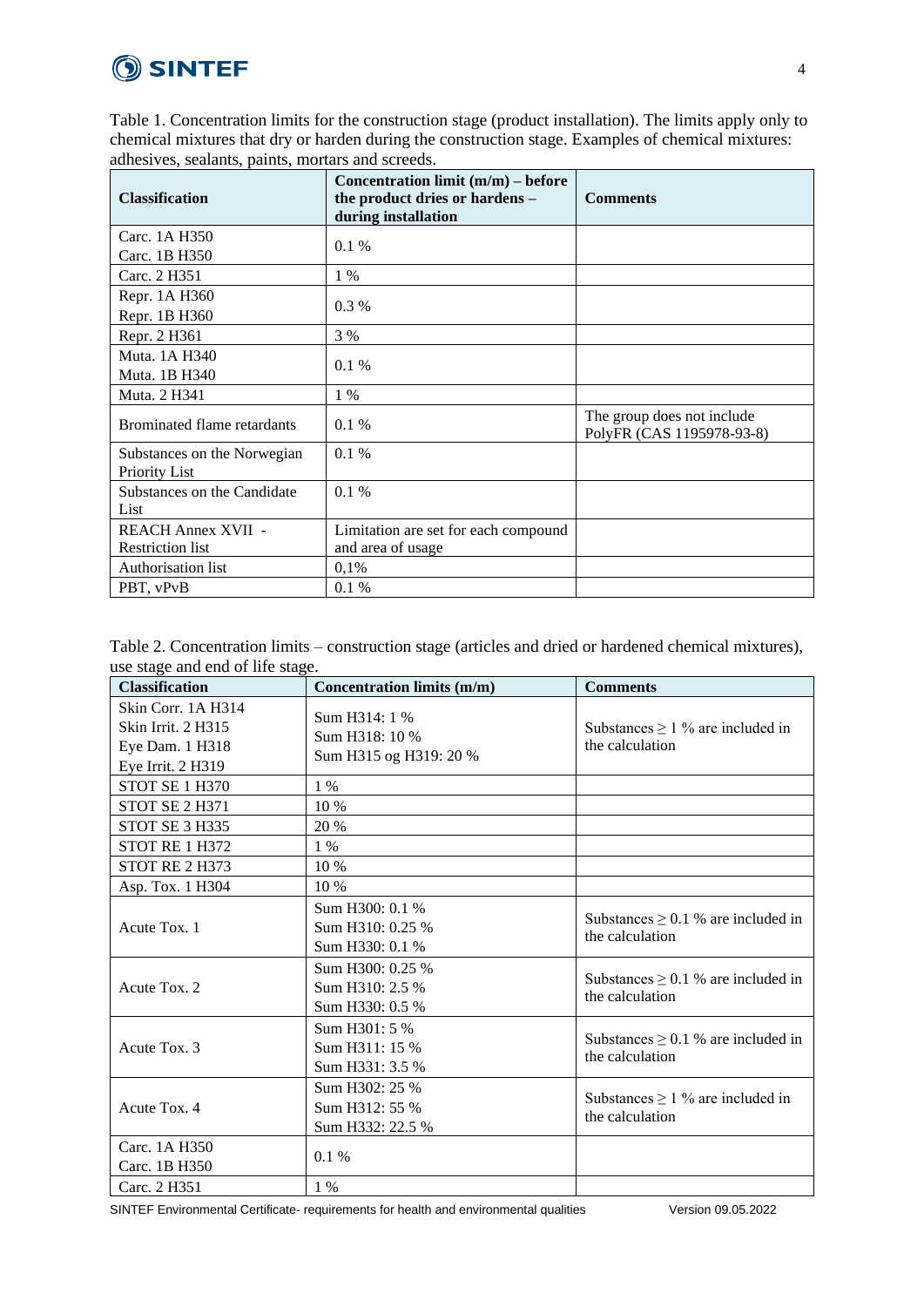

| <b>Classification</b>               | <b>Concentration limits (m/m)</b>         | <b>Comments</b>                                            |
|-------------------------------------|-------------------------------------------|------------------------------------------------------------|
| Repr. 1A H360                       | $0.3\%$                                   |                                                            |
| Repr. 1B H360                       |                                           |                                                            |
| Repr. 2 H361                        | 3 %                                       |                                                            |
| Muta. 1A H340                       | 0.1%                                      |                                                            |
| Muta. 1B H340                       |                                           |                                                            |
| Muta. 2 H341                        | $1\%$                                     |                                                            |
| Resp. Sens. 1 H334                  | $10\%$                                    |                                                            |
| Skin. Sens. H317                    |                                           |                                                            |
| Ozon H420                           | 0.1 %                                     |                                                            |
| Aquatic Acute H400                  | Sum Aquatic Acute H400: 25 %              | Substances $\geq$ 0.1 % are included in<br>the calculation |
| Aquatic Chronic 1 H410              |                                           |                                                            |
| Aquatic Chronic 2 H411              | $100*Sum H410 + 10*Sum H411 + Sum$        | H410: Substances $\geq$ 0.1 % are                          |
| Aquatic Chronic 3 H412              | H412: 25 %                                | included in the calculation                                |
| Aquatic Chronic 4 H413              |                                           | H411, H412 og H413: Substances                             |
|                                     | Sum $H410 + Sum H411 + Sum H412 +$        | $\geq$ 1 % are included in the                             |
|                                     | Sum H413: 25 %                            | calculation                                                |
| Brominated flame retardants         | 0.1%                                      | The group does not include                                 |
|                                     |                                           | PolyFR (CAS 1195978-93-8)                                  |
| Substances on the                   | 0.1%                                      |                                                            |
| Norwegian Priority List             | 0.1%                                      |                                                            |
| Substances on the Candidate<br>List |                                           |                                                            |
| <b>REACH Annex XVII -</b>           | Limitation are set for each compound      |                                                            |
| <b>Restriction</b> list             | and area of usage                         |                                                            |
| Authorisation list                  | 0,1%                                      |                                                            |
| PBT, vPvB                           | 0.1%                                      |                                                            |
| Nano particles                      | No limit, but we ask that content of nano |                                                            |
|                                     | particles is declared                     |                                                            |

# **4.3 Requirements for products that impacts the indoor environment**

*Products that impacts the indoor environment: products that are used inside of the vapour barrier or are part of the vapour barrier/vapour barrier system.*

### **4.3.1 Glued wood based products without surface treatment**

Testing and documentation of emissions shall be carried out as following:

• Test of formaldehyde according to EN 717-1, EN 12460-3 (replacing EN 717-2) or EN 12460-5 (replacing EN 120) are accepted for glued wood products without surface treatment, e.g. OSB, particle boards, glue laminated and plywood. The testing shall be carried out by an independent test laboratory that has been accredited for the test method. The products must meet formaldehyde emission class E1.

Test of formaldehyde according to EN 16516 is also accepted. The product can be tested according to 16000-9, -6 og 3 if the report and loading factor meet the requirement according to EN 16516.

Testing, calculation of TVOC and carcinogen, as well as the report shall be according to EN 16516. The testing shall be carried out by an independent test laboratory that has been accredited for the test method. Testing at 28 days. The product can be tested according to 16000-9, -6 og 3 if the report and loading factor meet the requirement according to EN 16516.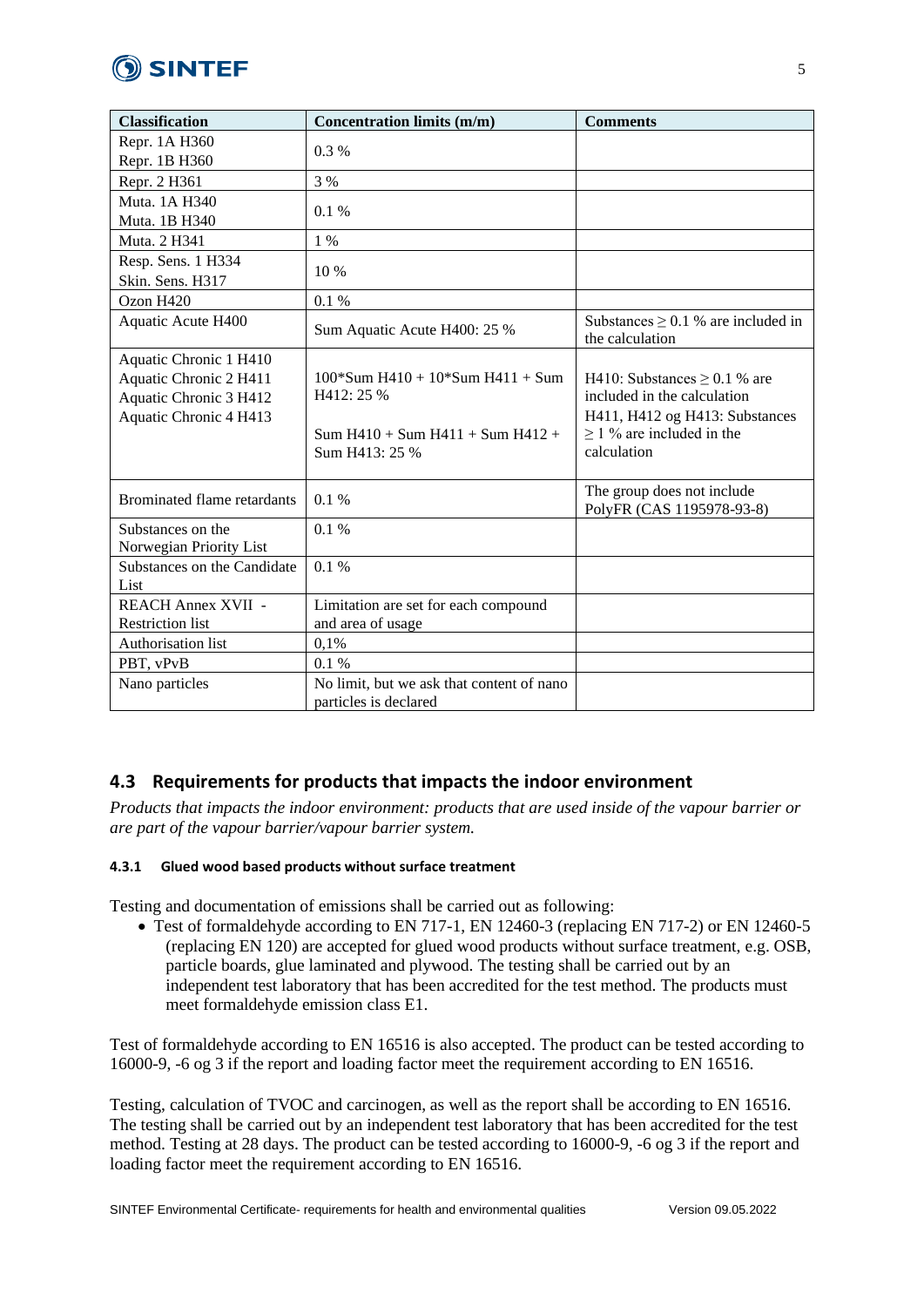# SINTEF

The test results must meet the requirements given in table 3. The limit value assumes that the product has been tested with the loading factor according to EN 16516.

### **4.3.2 All products except glued wood products**

Testing, calculation of TVOC and carcinogen, as well as the report shall be according to EN 16516. The testing shall be carried out by an independent test laboratory that has been accredited for the test method. Testing at 28 days. The product can be tested according to 16000-9, -6 og 3 if the report and loading factor meet the requirements according to EN 16516

The test results must meet the requirements given in table 3. The limit value assumes that the product has been tested with the loading factor according to EN 16516.

Products that are certified according to the following classification schemes meet the emission criteria for SINTEF Technical Approvals:

- M1 Emission Class for Building Materials
	- $\circ$  Valid M1 certificate is accepted for area of use floor, ceiling and small area (eg fastening products).
	- o For area of use wall, a test report shall be attached which shows that the limit value given in table 3 is satisfied
- GEV EC1 Plus
- GEV Emicode EC1 (except products with very small areas)
- Indoor air Comfort gold

| Table 3. Requirements <sup>1</sup> . |  |  |  |
|--------------------------------------|--|--|--|
|--------------------------------------|--|--|--|

| Parameter – 28 days       | Limit value     |
|---------------------------|-----------------|
| <b>TVOC</b>               | $300 \mu g/m^3$ |
| Formaldehyde              | $60 \mu g/m^3$  |
| Carcinogenic compounds of | $1 \mu g/m^3$   |
| category 1 A and 1 B      |                 |

1) The report can be use for conversion between  $\mu$ g / m<sup>2</sup>h to  $\mu$ g/m<sup>3</sup>. EN 16516 shall be used for conversion when conversation is missing in the report.

Indoor paints and varnishes shall meet the maximum VOC content limits according to BREEAM-NOR v6.0 Hea 02 indoor air quality (tabell Hea 02-04).

### **4.4 Requirements for products that come in contact with soil and water**

*Products that come into contact with soil and water: products that come into contact with groundwater, surface water or soil - mainly outdoor surface products.*

#### **4.4.1 Testing of monolithic products**

Monolithic construction products are tested according to CEN/TS 16637-1 and CEN/TS 16637-2. The following parameters are used:

- All leaching steps (64 days)
- Each eluate and the reference is tested for the following:
	- o Concentration of As, Cr, Cu, Ni, Zn, Pb, Cd and Hg
	- o pH
	- o Conductivity
- The final eluate is analysed with respect to organic compounds according to EN 15768. Individual substances must be reported, as well as concentration estimates (toluene equivalents)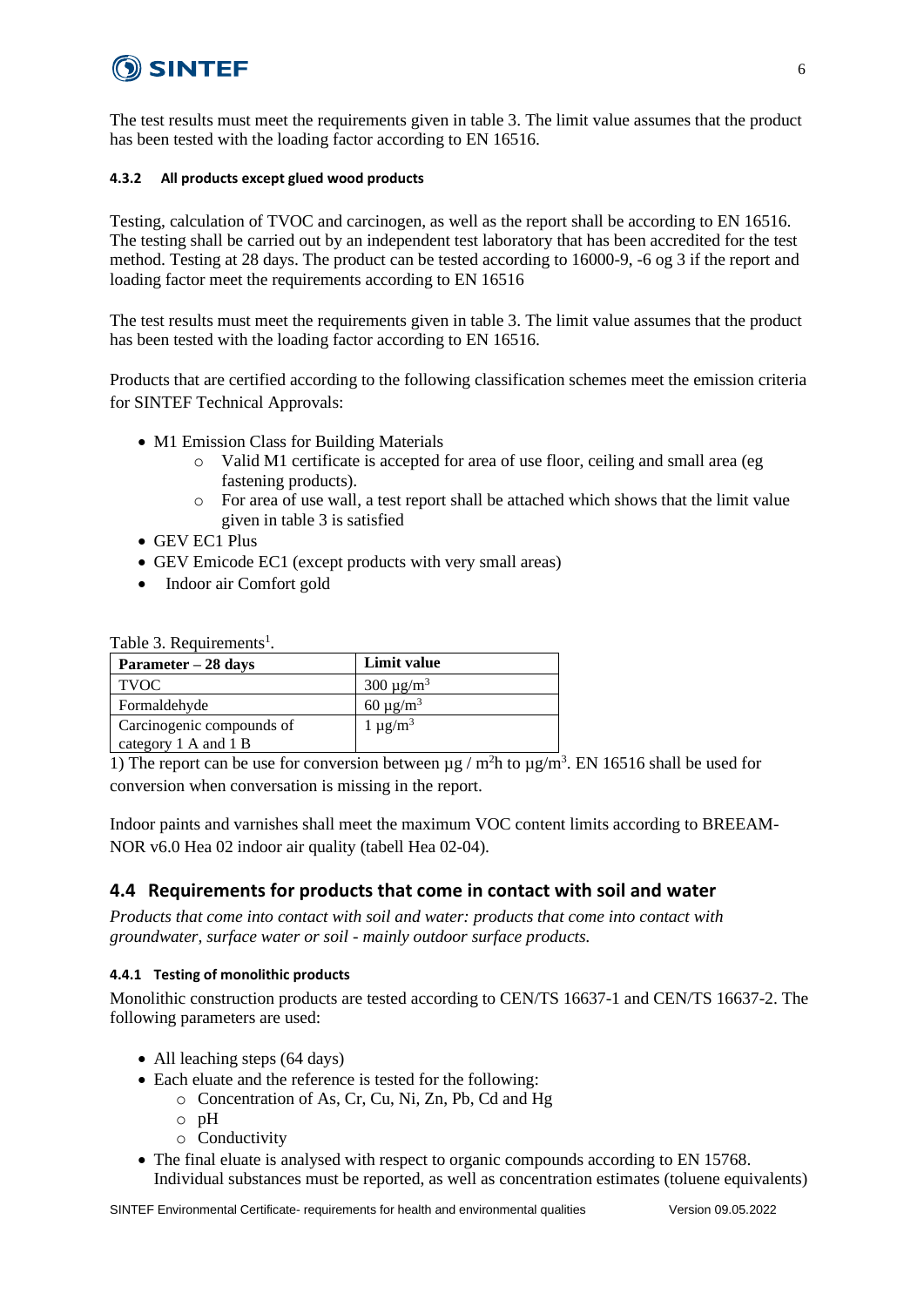

The testing shall be carried out by an independent test laboratory that has been accredited for the test method. The test results must meet the requirements given in table 4.

| <b>Parameter</b> | Maxium allowable cumulated emission after 64 days, $R_{64}$ days (= $R_8$ )<br>[mg/m <sup>2</sup> ] |
|------------------|-----------------------------------------------------------------------------------------------------|
| Arsenic, As      | 260                                                                                                 |
| Cadmium, Cd      | 3,8                                                                                                 |
| Chromium, Cr     | 120                                                                                                 |
| Copper, Cu       | 98                                                                                                  |
| Mercury, Hg      | 1,4                                                                                                 |
| Nickel, Ni       | 81                                                                                                  |
| Lead, Pb         | 400                                                                                                 |
| Zinc, Zn         | 800                                                                                                 |

Table 4. Concentration limits, leaching test according to CEN/TS 16637-2.

#### **4.4.2 Testing of granulary material**

Granular material is tested according to CEN/TS 16637-3.

### **4.5 Recycled materials and other additional documentation requirements**

SINTEF also requires low content of hazardous chemicals in recycled materials. Requirements is further described in "SINTEF Technical approval- Health- and environmental Requirements", chapter 2.6

After assessment, additional documentation requirements can be made for individual product groups.

### **5 Revision log**

New version: 09.0.22:

Limit values for indoor environment emission requirements are adjusted according to a new version of the BREEAM-NOR manual (REEAM-NOR v6.0). SINTEF requirements are now in accordance with REEAM-NOR v6.0, see chapter 2.3.1. and 2.3.2

### **6 References**

- [1] REACH vedlegg XVII. Restricted substances list. Se European Chemical Agency (ECHA) <https://echa.europa.eu/substances-restricted-under-reach>
- [2] Autorisasjonslisten. ECHA Authorisation list.<https://echa.europa.eu/authorisation-list>
- [3] Kandidatlisten. ECHA Candidate list. Substances of very high concern (SVHC). <http://echa.europa.eu/web/guest/candidate-list-table>
- [4] Prioritetslisten. Forbindelser som er prioritert for utfasing av norske myndigheter. <http://www.miljostatus.no/tema/kjemikalier/prioritetslisten/> <https://www.miljodirektoratet.no/kjemikaliesok>
- [5] Kyotoprotokollen for begrensning av klimagasser, se Anneks A i protokollen. [http://unfccc.int/kyoto\\_protocol/items/2830.php](http://unfccc.int/kyoto_protocol/items/2830.php)
- [6] Nanopartikler definisjon: [http://ec.europa.eu/environment/chemicals/nanotech/faq/definition\\_en.htm](http://ec.europa.eu/environment/chemicals/nanotech/faq/definition_en.htm)
- [7] Produktkontrolloven. Lov om kontroll med produkter og forbrukertjenester. [www.lovdata.no](http://www.lovdata.no/)
- [8] TEK17. Forskrift om tekniske krav til byggverk (Byggteknisk forskrift). [www.lovdata.no](http://www.lovdata.no/)
- [9] BREEAM-NOR v6.0 datert 17.3.22.

SINTEF Environmental Certificate- requirements for health and environmental qualities Version 09.05.2022